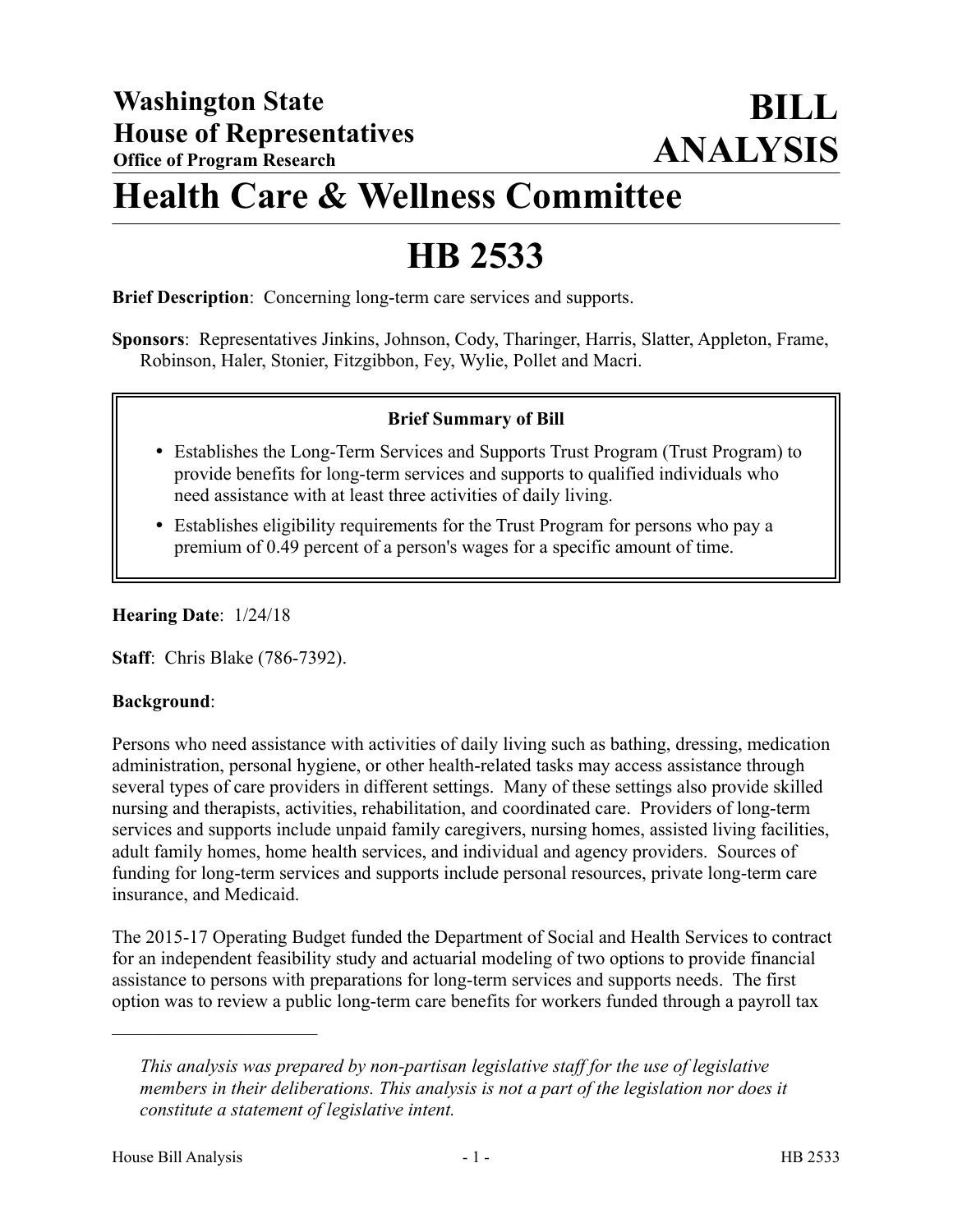deduction. The second option was to review a public-private reinsurance model to provide a stable source of reimbursement for insurers for a portion of catastrophic long-term services and supports losses. The study was released in January 2017.

#### **Summary of Bill**:

The Long-Term Services and Supports Trust Program (Trust Program) is established to provide long-term services and supports benefits to persons who have paid into the Trust Program for a specific amount of time and who have been assessed as needing a certain amount of assistance with activities of daily living.

Beginning January 1, 2022, employees in Washington shall be assessed a premium of 0.49 percent of their wages. Washington residents receive "qualified individual" status if they are at least eighteen years old and have paid the premium for either: (1) three years within the last six years, or (2) for a total of 10 years, with at least five of those years paid without interruption. Beginning January 1, 2025, a qualified individual may become an "eligible beneficiary" if he or she is not eligible for long-term services and supports under Medicare and has been determined by the Department of Social and Health Services (DSHS) as requiring assistance with at least three activities of daily living.

Upon becoming an eligible beneficiary, a person may receive long-term services and supports in the form of benefit units. A benefit unit is the equivalent of up to \$100, adjusted by an annual 3 percent index, that the DSHS pays to a long-term services and supports provider for providing care to an eligible beneficiary on a specific date. The benefits do not begin until 30 days after the person becomes an eligible beneficiary. An eligible beneficiary may receive up to 365 benefit units over the course of his or her lifetime. Partial benefit units may be retained by the eligible beneficiary if a day of care costs less than the value of the benefit unit.

The Trust Program is administered jointly by the DSHS, the Employment Security Department (ESD), and the Health Care Authority (HCA).

- The DSHSis responsible for making determinations regarding eligible beneficiary status, registering long-term services and supports providers that meet minimum qualifications, discontinuing the registration of long-term services and supports providers that fail to meet minimum qualifications or that violate Trust Program operating standards, dispersing benefits to long-term services and supports providers, performing assessments to determine functional eligibility for benefits, preparing informational materials, providing support to the Long-Term Services and Supports Trust Commission (Commission), and establishing rules and procedures for benefit coordination.
- The ESD shall collect and assess employee premiums, assist the Commission in monitoring the solvency and financial status of the Trust Program, and perform investigations to determine compliance with premium payments.
- The HCA shall make determinations regarding the status of a person as a qualified individual, and assure that services are provided.

The Commission is established and is comprised of:

- four legislators;
- the Commissioner of the ESD;